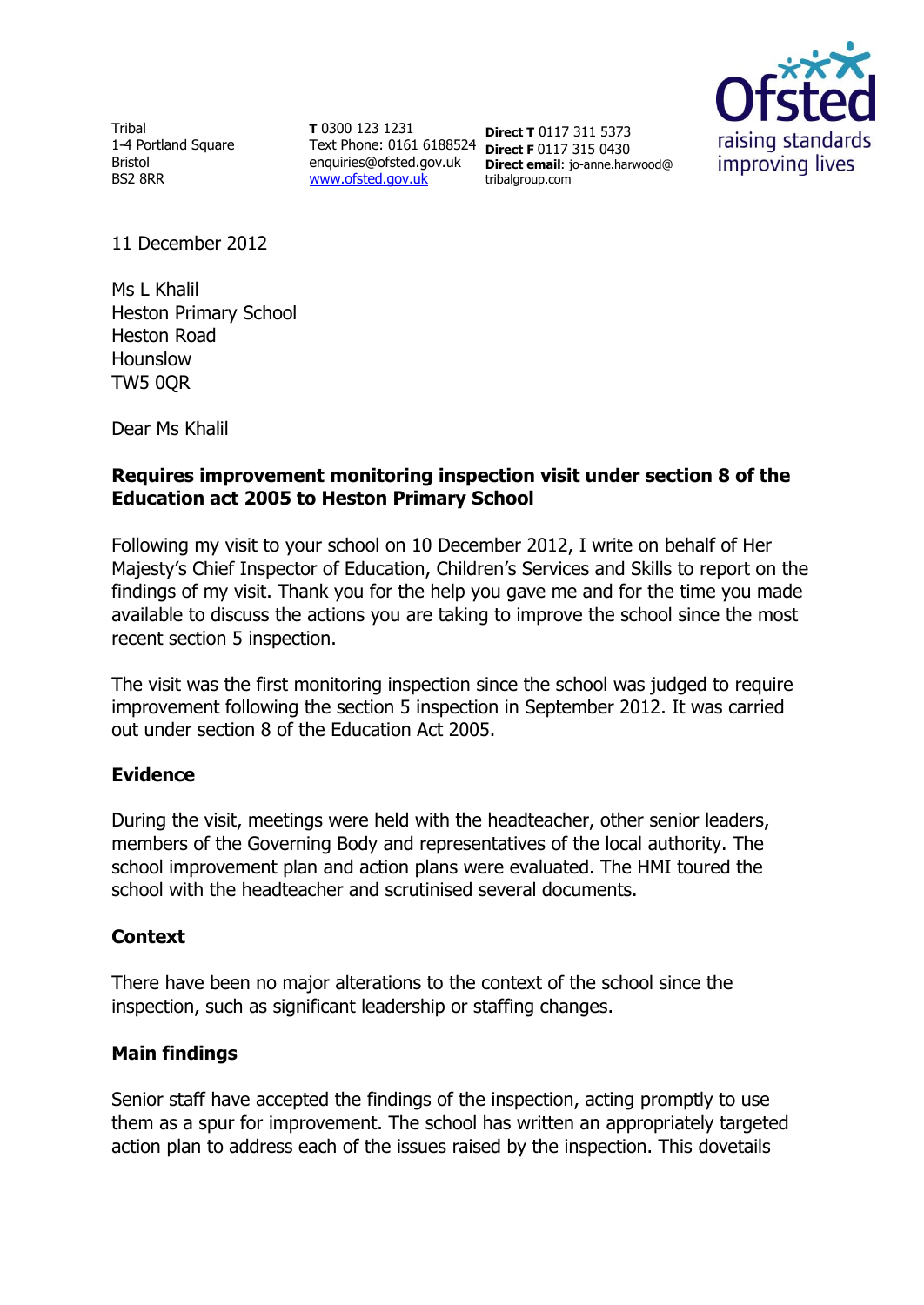

suitably with the main school improvement plan. The headteacher has established a further link with a partner school.

The regular programme of lesson observations by senior leaders has formed a more optimistic view of the quality of teaching than that found in the recent inspection. In part, this is because observers focus more on whether teachers do certain things in the lessons, than how well all the pupils are learning. In addition, teachers usually have many weeks' notice of when senior leaders' observations will happen, which makes it harder for senior staff to be certain they are observing teaching as it usually is.

Staff have worked quickly to make the curriculum more helpful to boys' writing, by introducing topics which are designed to appeal to boys. It is too early to know what impact this has had, as full assessments of the pupils' work have not yet been made since these changes. The school is rightly increasing the regularity of its assessment of pupils, so it can check more thoroughly on how much progress each pupil is making. It has sensibly made links with other schools, so that these assessments can be checked and moderated.

The active governing body also has accepted the findings of the inspection and is considering carefully how it can improve its work. Many governors are new but swiftly gaining a better understanding of their roles, partly through well-organised training. The governing body is becoming increasingly robust and challenging of the school. Members are strongly committed to the school and community. Rightly, governors promote the importance of a broad, exciting and relevant curriculum to raising standards. At present, however, middle leaders who are responsible for subjects are not fully empowered or accountable for the curriculum and standards in their subjects.

Senior leaders and governors have begun to take effective action to tackle the areas requiring improvement identified at the recent section 5 inspection. Following the visit to the school, HMI recommend that further action is taken to:

- work with the local authority to sharpen the focus of lesson observations by senior staff, so that their evaluations of teaching are more detailed and better related to how well pupils learn, not what teachers do, and help teachers to improve their practice more quickly
- provide teachers with less or no notice of lesson observations  $\bullet$
- ensure that teachers' assessments of pupils are carefully and accurately moderated, checking that information about pupils' progress is fully reliable
- empower subject leaders to lead their subjects, while holding them  $\bullet$ accountable for pupils' progress in the subject, so that the school develops further a broad, exciting and challenging curriculum.

Ofsted will continue to monitor the school until its next section 5 inspection.